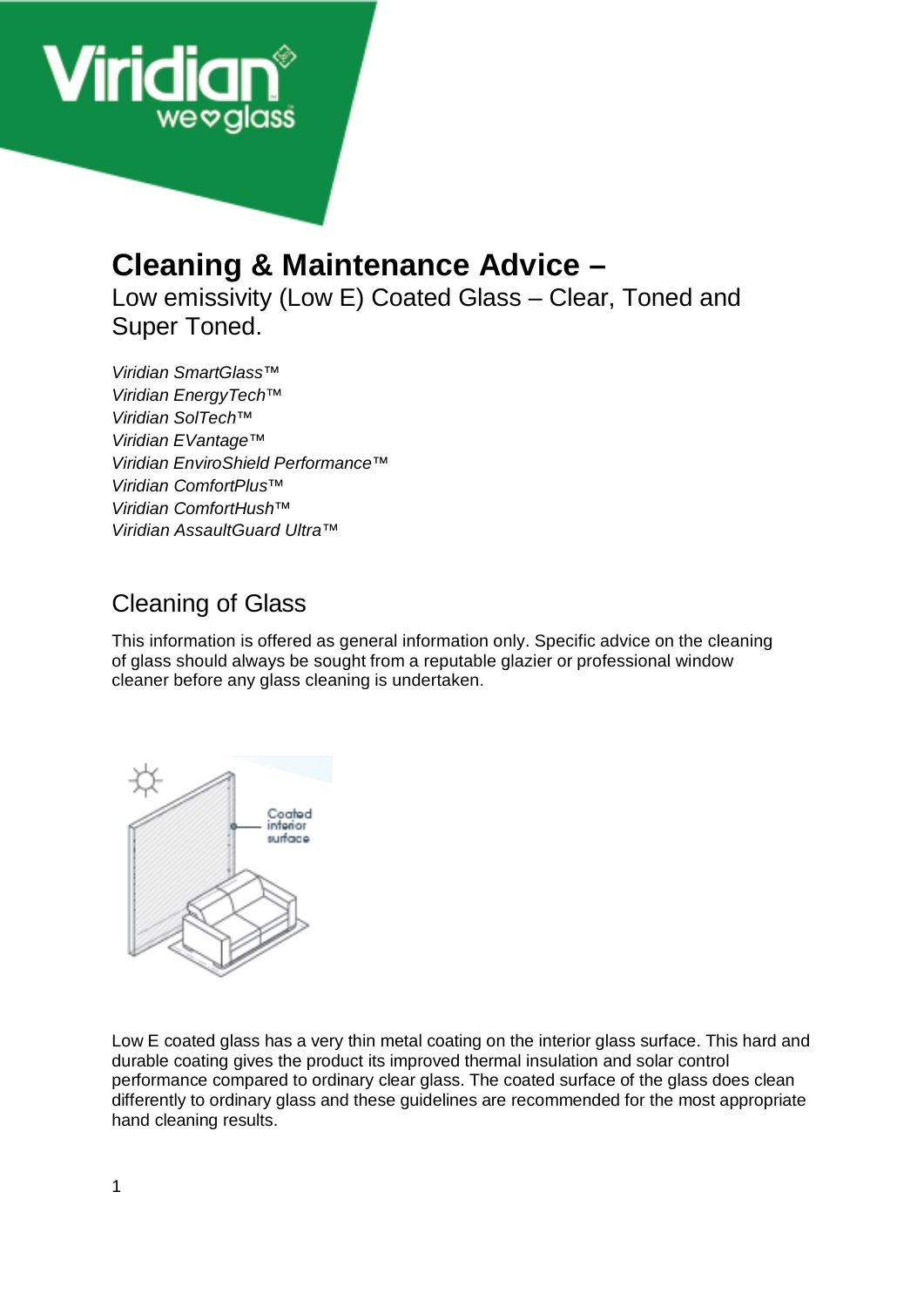



Hand cleaning of the coated (interior) surface, to visibly remove accumulated dust or fingerprints, can be accomplished using a number of different glass cleaning products. The exterior surface of the glass is not coated so can be cleaned in the same fashion as ordinary glass.

#### PROCEDURE:

- o While cleaning ensure jewellery and watches are removed and gloves should be worn to avoid scratching the surface of the glass. Scratches that occur from foreign objects will be permanent and are not repairable.
- $\circ$  Flood the glass surface with the spray-on cleaning solution or with a cloth saturated with the cleaning solution. Be generous with the amount of solution applied.
- o Scrub the wetted surface with a clean, lint free towel or cloth.
- o Wipe to dry with a clean, lint free towel or cloth. The use of a squeegee is not recommended and could increase the risk of damage to glass and as such should be avoided if possible. Do not use a squeegee on the coated (interior) surface of the glass.
- o To prevent streaking, stop wiping when the glass is almost dry and there is a uniform residue of moisture left on the glass surface. The residue will quickly evaporate leaving a clean surface.

# RECOMMENDED PRODUCTS:

• **Windex® Multi-Surface Cleaner** (colourless liquid) (Australia) or **Mr Muscle® Surface and Glass** (New Zealand) (clear liquid available from Supermarkets), produced by SC Johnson & Son Pty Ltd;

\*Other **Windex®** branded varieties may be used but may lead to problematic streaking of the glass.

Or

#### • **A mixture of one-part vinegar with ten parts water.**

*In addition to the above products, commercially available vinegar-based glass cleaners have generally demonstrated an ability to provide a clean, streak free glass surface. Viridian does not recommend the use of ammonia-base and alcohol-base glass cleaners because these products tend to leave visible streaks.*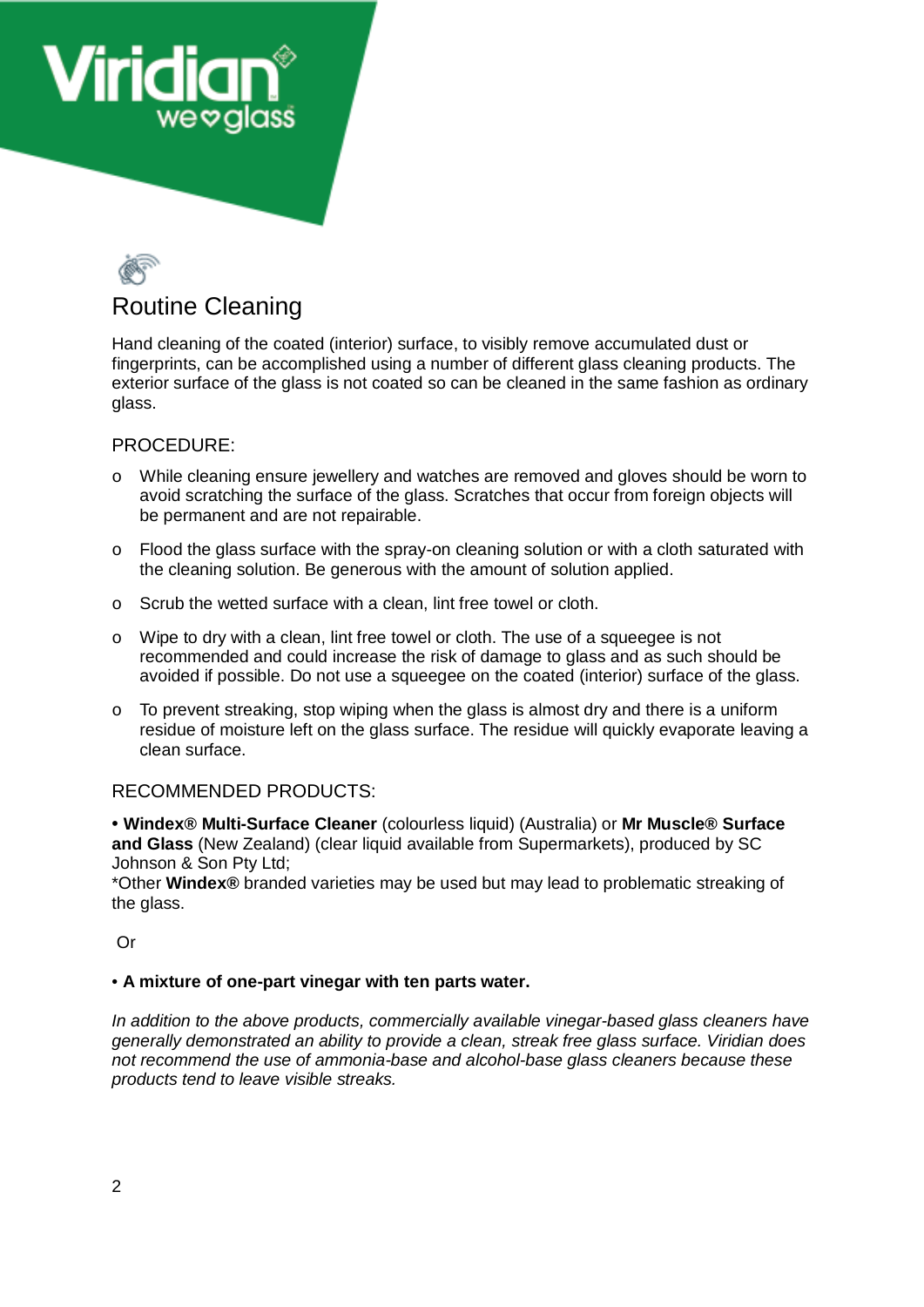



# **Spot Cleaning**

Occasionally spot cleaning may be required to remove stubborn dirt or foreign materials which adhere to the surface. Spot cleaning products work to remove markings from grease. oil, tape adhesive, and crayons or other waxy materials as well as paint and rub-off marks from plastics.

### PROCEDURE:

- o While cleaning ensure jewellery and watches are removed and gloves should be worn to avoid scratching the surface of the glass. Scratches that occur from foreign objects will be permanent and are not repairable.
- o Apply a small quantity of the cleaner listed above to a clean, wet cloth or towel.
- o Rub on areas of glass needing spot cleaning.
- o Wipe clean using a dry, clean, lint free towel or cloth followed by a routine cleaning procedure.

# RECOMMENDED PRODUCTS:

• **Methylated Spirits** (solvent available from supermarkets and hardware stores) Please use strictly in accordance with manufacturer's recommendations and warnings.



# **Specialised Cleaning**

Do not use razor blades, steel wool, scouring bristles or other metallic or abrasive objects on the coated surface. If metallic objects contact the coated surface, a thin layer of metal removed from the object may be deposited onto the surface which results in a discoloured stain which is difficult to remove using routine cleaning procedures.

#### PROCEDURE:

• While cleaning ensure jewellery and watches are removed and gloves should be worn to avoid scratching the surface of the glass. Scratches that occur from foreign objects will be permanent and are not repairable.

• Carefully follow the chemical manufacturers' use and safety instructions. If there are none, pick a brand that has instructions and safety precautions or contact the manufacturer before use or application.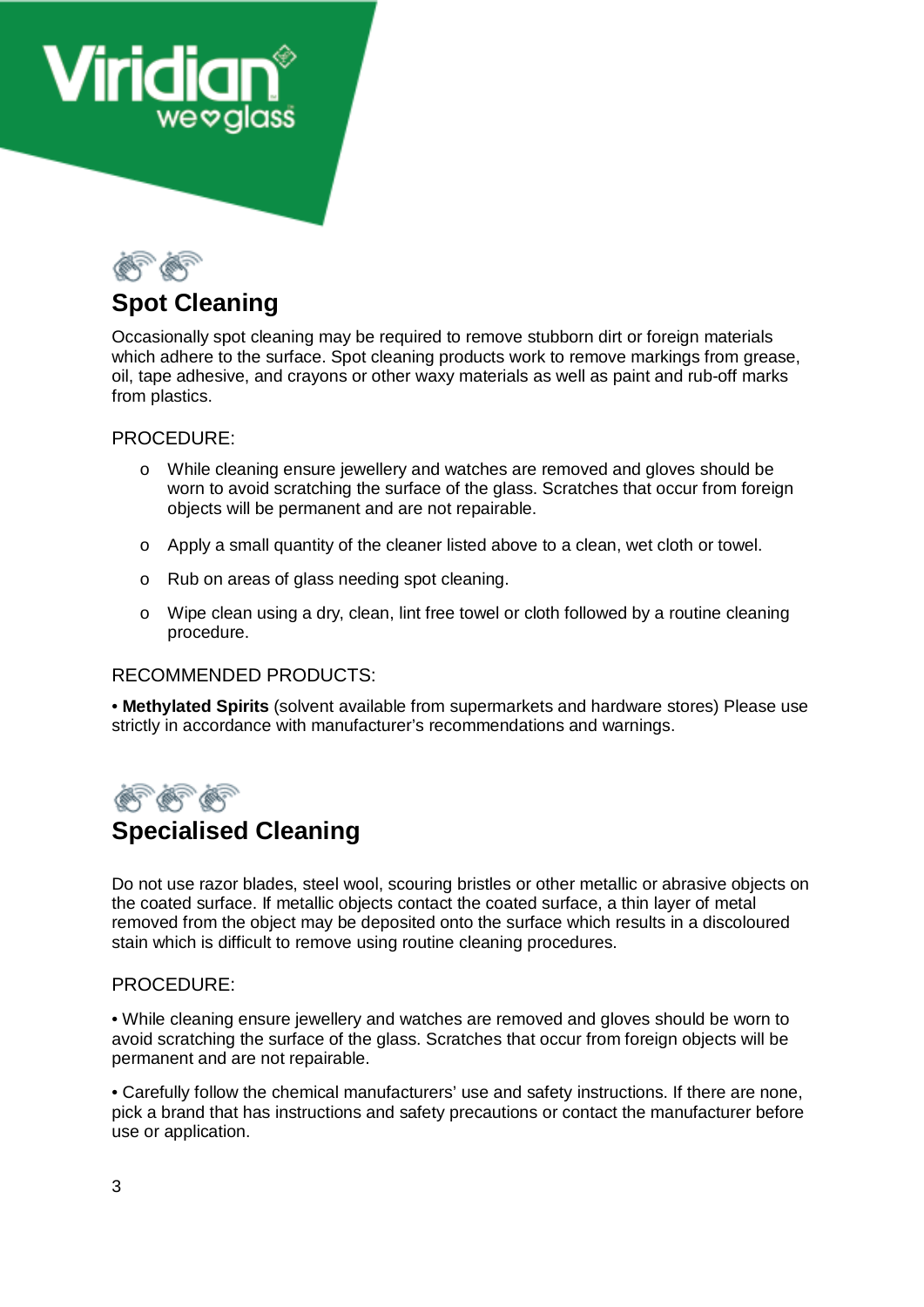

• Apply a small quantity of the specialised cleaning product listed above to a wet, clean cloth or towel. (A cotton bud may be used for thin line type marks) - use only the areas of glass needing cleaning.

• Wipe clean using a dry, clean, lint free towel or cloth followed by a routine cleaning procedure.

• Ensure that the cleaner does not come into contact with framing materials.

RECOMMENDED PRODUCTS:

• **Hydrochloric Acid** (available from hardware store).

Before using Hydrochloric acid on the glass ensure that the glass has been cleaned with clean water and a lint free towel or cloth to ensure all loose debris has been removed. Refer to the manufacturer's handling instructions and trial in an inconspicuous location first, after cleaning the glass ensure that the area has been cleaned neutralise the area with clean water and a lint free cloth or towel. **Warning** - Ensure surrounding materials are protected from Hydrochloric Acid spills, if the acid spills on frames, sill, floors and other materials or unprotected skin please follow manufacturer's safety instructions immediately.

#### TOUGHENED GLASS

The cleaning of toughened glass requires special consideration. The glass surface on the opposite side to the Safety Compliance Stamp may, as a consequence of the manufacturing process, have what's called 'pickup' on the surface. 'Pickup' is a deposit of very small particles of glass which are fused on the glass surface. It important during the cleaning of toughened glass not dislodge these particles, otherwise scratching of the glass surface may result.

Blades or scrapers have been known to dislodge 'pickup' from the glass surface, permanently damaging the surface of the glass. The use of a soft cleaning cloth is only recommended on toughened glass as to not dislodge 'pickup'. It is suggested that professional cleaners consult with their suppliers as to the suitability of available cleaning equipment, materials and methods before attempting to clean toughened glass.

*Warning: - Viridian does not warrant damage caused by razor blades or metal scrapers.* 

# OTHER CONSIDERATIONS & IMPORTANT NOTES:

- o Do not use cleaners which contain **Hydrofluoric** or **Phosphoric acid** as they are corrosive to the glass surface.
- o Do not clean the glass when the glass is hot or in direct sunlight.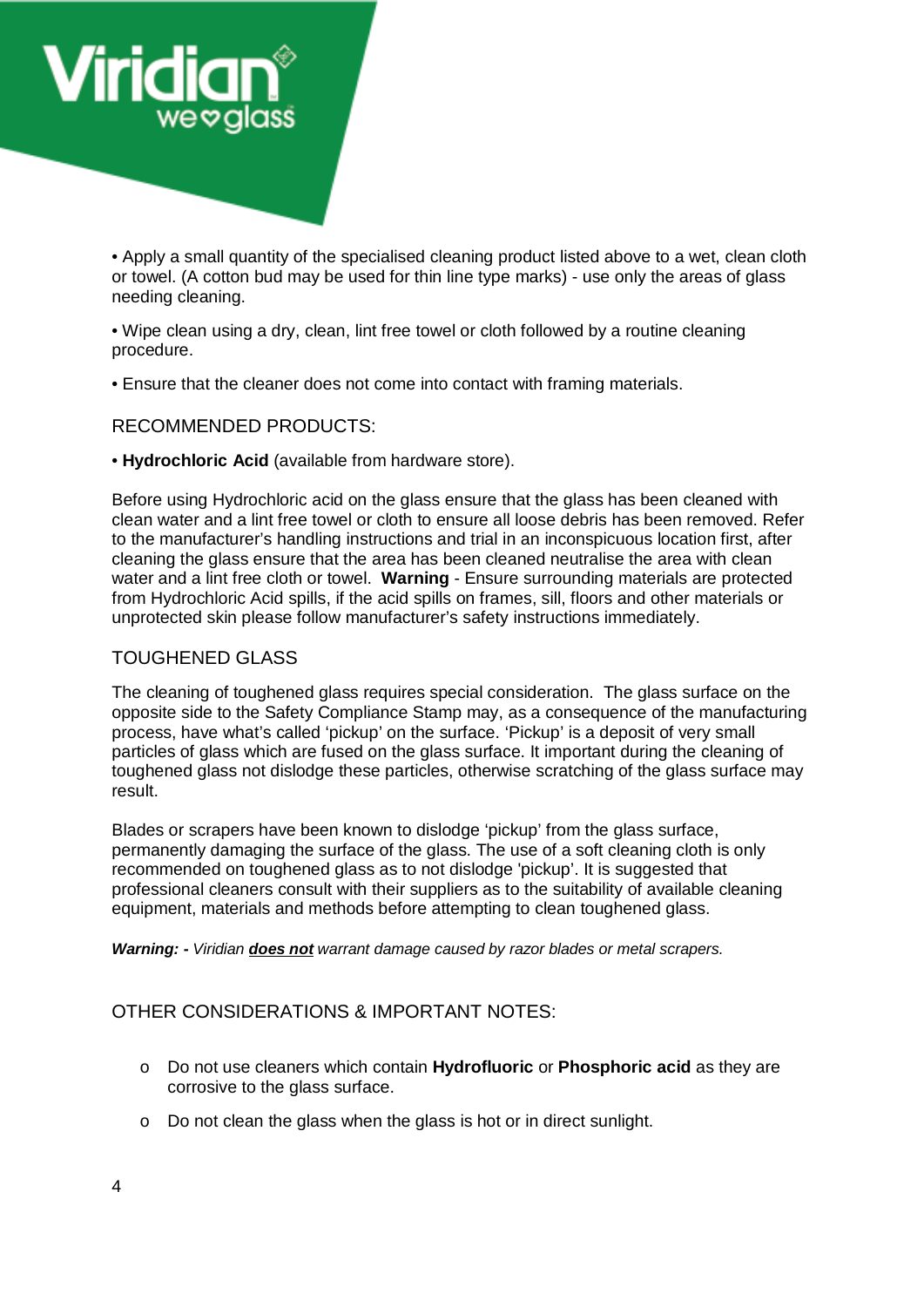

- o Do not allow cleaning solutions to contact the edges of laminated glass, Insulating Glass Units or Mirrors.
- $\circ$  Do not store or place other material in contact with the glass. (This can damage the glass or create a heat trap leading to thermal breakage).
- o Abrasive cleaners, powder based cleaners, scouring pads or other harsh materials should not be used to clean windows or other glass products.
- o Avoid causing extreme temperature changes to the glass as this may lead to thermal fracture of the glass, i.e. do not splash hot water on cold glass or freezing water on hot glass.
- o Some tapes or adhesives can stain or damage glass surfaces. Avoid using such materials unless they are known to be easily removed.
- o In areas where glass is exposure to sea salt spray we recommend higher levels of regular cleaning, particularly where the internal glass surface (low e coating) is exposed to indirect sea salt spray.

#### Paint Damage:-

Do not remove paint spots using a sharp razor blade or metal scrapers. The use of these items will cause damage to the glass. As an alternative, investigate solvents or graffiti removal materials, ensuring that they will not damage the glass.

*Warning: - Viridian does not warrant damage caused by razor blades or metal scrapers.* 

#### What to do if glass breakage occurs?

If glass is damaged or broken ensure that experienced glaziers are engaged to rectify the situation. Glass can be a safety hazard if not handled properly. – **Do Not Attempt** to remove or replace broken glass unless you are experienced in doing so, broken glass can be extremely dangerous and cause serious injuries or death.

#### PROFESSIONAL CLEANERS

Professional glass cleaners have significant experience and access to specialised equipment, materials and methods which the general public may not. Professional glass cleaners are acknowledged experts in the cleaning of glass, Viridian offers this information as general advice only. Professional glass cleaners should consider the following information as part of the development of their own cleaning processes and procedures if desired.